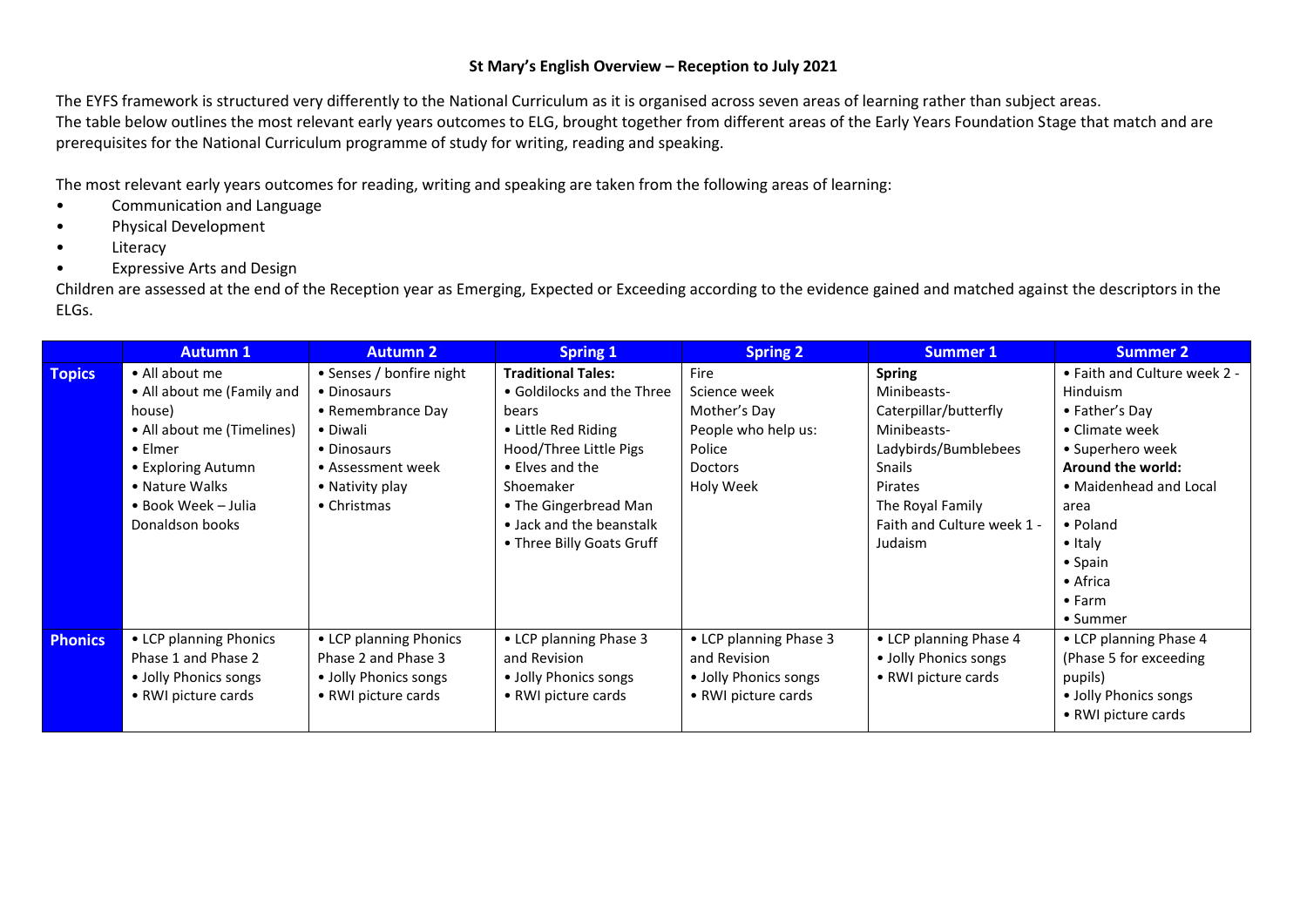| <b>Writing</b> | • Fine Motor Skills.        | • Fine Motor Skills.        | 40-60 months                                                      | Working towards ELGs - | <b>ELGs</b>                       |
|----------------|-----------------------------|-----------------------------|-------------------------------------------------------------------|------------------------|-----------------------------------|
|                | • Write own name.           | • Write own name.           | <b>Phonics and Spelling Rules</b>                                 | see Summer 2           | • To use their phonic             |
|                | • Writing initial sounds on | • Writing initial sounds on | • To continue a rhyming string.                                   |                        | knowledge to write words          |
|                | dotted letters -            | dotted letters -            | • To hear and say the initial sound in words.                     |                        | in ways which match their         |
|                | progressing to              | progressing to              | • To segment the sounds in simple words and blend                 |                        | spoken sounds.                    |
|                | independent letter          | independent letter          | them together.                                                    |                        | • To write some irregular         |
|                | formation.                  | formation.                  | • To link sounds to letters, naming and sounding the              |                        | common words.                     |
|                | • Writing CVC words.        | • Writing CVC words.        | letters of the alphabet.                                          |                        | • To develop their own            |
|                |                             |                             | <b>Letter Formation, Placement and Positioning</b>                |                        | narratives and explanations       |
|                |                             |                             | Physical Development - Moving and Handling                        |                        | by connecting ideas or            |
|                |                             |                             | . To show a preference for a dominant hand.                       |                        | events.                           |
|                |                             |                             | . To begin to use anticlockwise movement and retrace              |                        | • To write simple sentences       |
|                |                             |                             | vertical lines.                                                   |                        | which can be read by              |
|                |                             |                             | . To begin to form recognisable letters.                          |                        | themselves and others.            |
|                |                             |                             | • To use a pencil and hold it effectively to form                 |                        | Some words are spelt              |
|                |                             |                             | recognisable letters, most of which are correctly                 |                        | correctly and others are          |
|                |                             |                             | formed.                                                           |                        | phonetically plausible.           |
|                |                             |                             | Literacy - Writing:                                               |                        | • To express themselves           |
|                |                             |                             | • To give meaning to marks they make as they draw,                |                        | effectively, showing              |
|                |                             |                             | write and paint.<br>. To use some clearly identifiable letters to |                        | awareness of listeners'<br>needs. |
|                |                             |                             | communicate meaning, representing some sounds                     |                        | • To answer 'how' and             |
|                |                             |                             | correctly and in sequence.                                        |                        | 'why' questions about their       |
|                |                             |                             | <b>Planning, Writing and Editing</b>                              |                        | experiences and in response       |
|                |                             |                             | Communication and Language - Speaking                             |                        | to stories or events.             |
|                |                             |                             | • To link statements and stick to a main theme or                 |                        | • To use past, present and        |
|                |                             |                             | intention.                                                        |                        | future forms accurately           |
|                |                             |                             | . To use talk to organise, sequence and clarify thinking,         |                        | when talking about events         |
|                |                             |                             | ideas, feelings and events.                                       |                        | that have happened or are         |
|                |                             |                             | • To introduce a storyline or narrative into their play.          |                        | to happen in the future.          |
|                |                             |                             | Literacy - Writing                                                |                        |                                   |
|                |                             |                             | • To write own name and other things such as labels,              |                        |                                   |
|                |                             |                             | captions.                                                         |                        |                                   |
|                |                             |                             | • To attempt to write short sentences in meaningful               |                        |                                   |
|                |                             |                             | contexts.                                                         |                        |                                   |
|                |                             |                             | <b>Expressive Arts and Design - Being Imaginative</b>             |                        |                                   |
|                |                             |                             | . To play cooperatively as part of a group to develop             |                        |                                   |
|                |                             |                             | and act out a narrative.                                          |                        |                                   |
|                |                             |                             | Awareness of Audience, Purpose and Structure                      |                        |                                   |
|                |                             |                             | Communication and Language - Speaking                             |                        |                                   |
|                |                             |                             |                                                                   |                        |                                   |
|                |                             |                             |                                                                   |                        |                                   |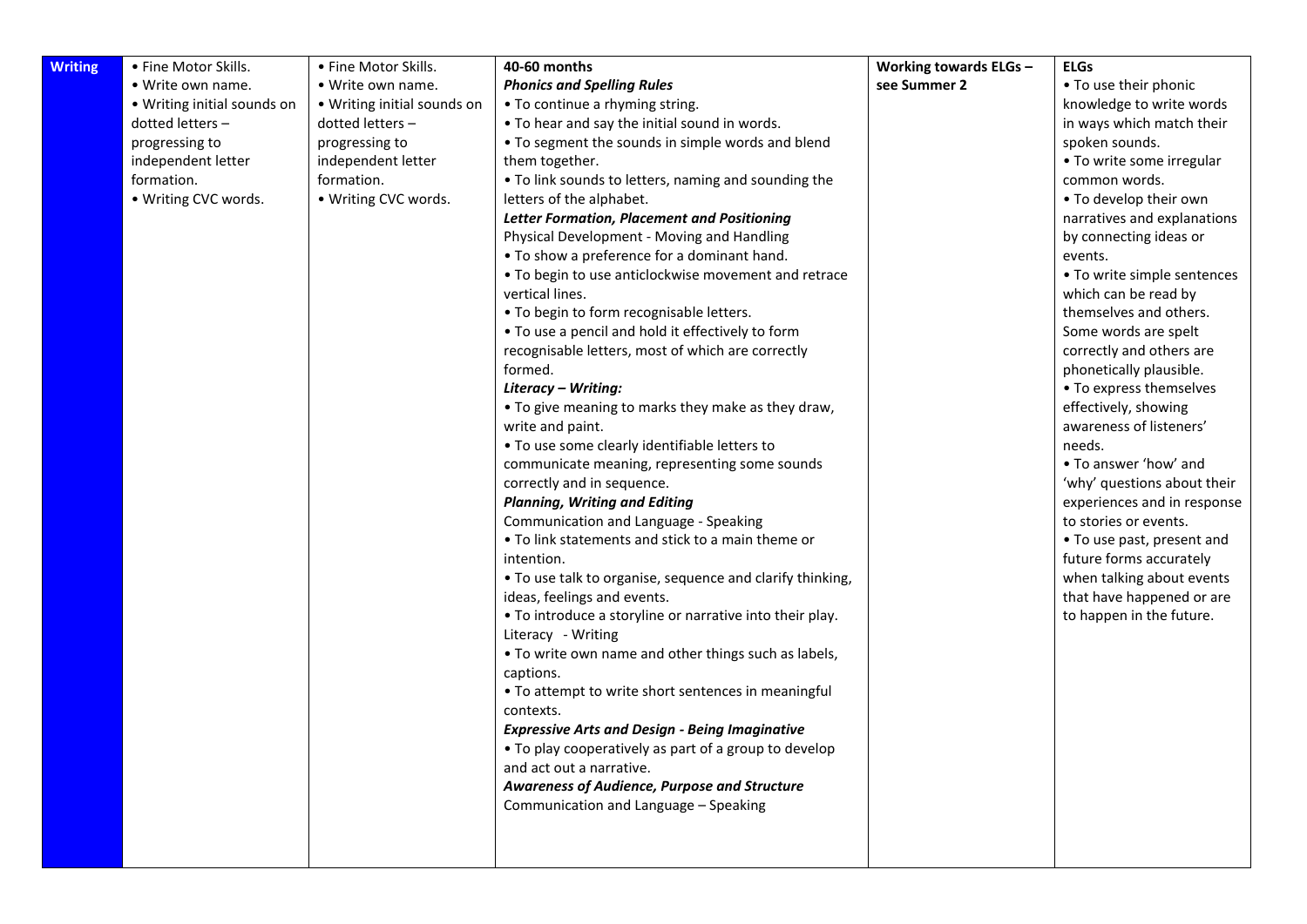| • To extend vocabulary, especially by grouping and       |  |
|----------------------------------------------------------|--|
| naming, exploring the meaning and sounds of new          |  |
| words.                                                   |  |
| . To use language to imagine and recreate roles and      |  |
| experiences in play situations.                          |  |
| <b>Sentence Construction and Tense</b>                   |  |
| Communication and Language - Understanding               |  |
| . To begin to understand 'why' and 'how' questions.      |  |
| <b>Speaking</b>                                          |  |
| • To question why things happen and give explanations    |  |
| and ask questions, e.g. who, what, when, how.            |  |
| • To use a range of tenses in speech. For example, play, |  |
| playing, will play, played.                              |  |
| <b>Use of Phrases and Clauses</b>                        |  |
| . To begin to use more complex sentences to link         |  |
| thoughts when speaking, e.g. using 'and' and 'because'.  |  |
| <b>Use of Terminology</b>                                |  |
| • To show an understanding of prepositions, such as      |  |
| 'under', 'on top', 'behind' by carrying out an action or |  |
| selecting correct picture.                               |  |
|                                                          |  |
|                                                          |  |
|                                                          |  |
|                                                          |  |
|                                                          |  |
|                                                          |  |
|                                                          |  |
|                                                          |  |
|                                                          |  |
|                                                          |  |
|                                                          |  |
|                                                          |  |
|                                                          |  |
|                                                          |  |
|                                                          |  |
|                                                          |  |
|                                                          |  |
|                                                          |  |
|                                                          |  |
|                                                          |  |
|                                                          |  |
|                                                          |  |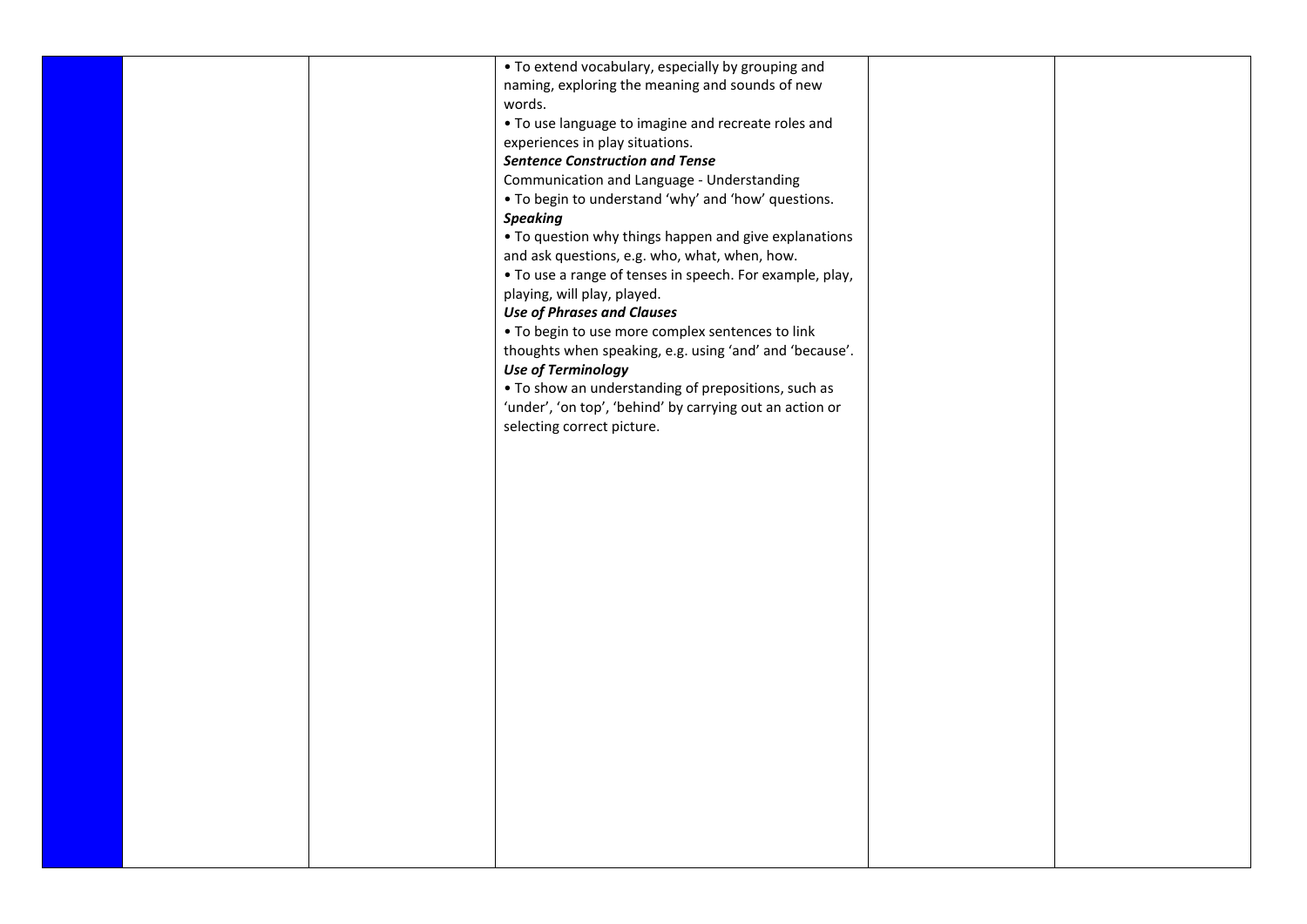| <b>Reading</b>  | • Children are given non-                                                                                                                                                                                | • Children are given non-                                                                                                                                                                                | 40-60 months                                                                                                                                                                                                                                                                                                                                                                                                                                                                                                                                                                                                                                                                                                                                                                                                                                                                                                                                                                                                                                                                                         | Working towards ELGs -                 | <b>ELGs</b>                                                                                                                                                                                                                                                                                                                                                                                                                                                                                                                                                                                                    |
|-----------------|----------------------------------------------------------------------------------------------------------------------------------------------------------------------------------------------------------|----------------------------------------------------------------------------------------------------------------------------------------------------------------------------------------------------------|------------------------------------------------------------------------------------------------------------------------------------------------------------------------------------------------------------------------------------------------------------------------------------------------------------------------------------------------------------------------------------------------------------------------------------------------------------------------------------------------------------------------------------------------------------------------------------------------------------------------------------------------------------------------------------------------------------------------------------------------------------------------------------------------------------------------------------------------------------------------------------------------------------------------------------------------------------------------------------------------------------------------------------------------------------------------------------------------------|----------------------------------------|----------------------------------------------------------------------------------------------------------------------------------------------------------------------------------------------------------------------------------------------------------------------------------------------------------------------------------------------------------------------------------------------------------------------------------------------------------------------------------------------------------------------------------------------------------------------------------------------------------------|
|                 | word picture books (Stage<br>1) on entry to school to<br>develop story telling<br>ability and<br>comprehension.<br>• Children move onto<br>word books once they are<br>able to blend sounds<br>together. | word picture books (Stage<br>1) on entry to school to<br>develop story telling<br>ability and<br>comprehension.<br>• Children move onto<br>word books once they are<br>able to blend sounds<br>together. | <b>Phonics and Decoding</b><br>• To continue a rhyming string.<br>. To hear and say the initial sound in words.<br>. To segment the sounds in simple words and blend<br>them together and know which letter represents some<br>of them.<br>• To link sounds to letters, naming and sounding the<br>letters of the alphabet.<br><b>Fluency</b><br>. To begin to read words and simple sentences.<br>Reading: Comprehension<br>• To understand humour, e.g. nonsense rhymes, jokes.<br><b>Comparing, Contrasting and Commenting</b><br>• To enjoy an increasing range of books.<br><b>Words in Context and Authorial Choice</b><br>. To use vocabulary and forms of speech that are<br>increasingly influenced by their experiences of books.<br><b>Inference and Prediction</b><br>. To suggest how a story might end.<br>. To begin to understand 'why' and 'how' questions.<br><b>Poetry and Performance</b><br>• To play cooperatively as part of a group to develop<br>and act out a narrative.<br><b>Non-Fiction</b><br>• To know that information can be retrieved from books<br>and computers. | see Summer 2                           | • To use phonic knowledge<br>to decode regular words<br>and read them aloud<br>accurately.<br>• To read and understand<br>simple sentences.<br>• To listen to stories,<br>accurately anticipating key<br>events and responding to<br>what they hear with<br>relevant comments,<br>questions or actions.<br>• To demonstrate<br>understanding when talking<br>with others about what<br>they have read.<br>• To answer 'how' and<br>'why' questions about their<br>experiences and in response<br>to stories or events.<br>• To express themselves<br>effectively, showing<br>awareness of listeners'<br>needs. |
| <b>Speaking</b> | • Children are encouraged<br>to listen and take turns in<br>speaking.<br>• Children to speak about<br>their own needs.<br>• To follow or read a story<br>and ask or answer<br>questions.                 | • Children are encouraged<br>to listen and take turns in<br>speaking.<br>• Children to speak about<br>their own needs.<br>• To follow or read a story<br>and ask or answer<br>questions.                 | 40-60 months<br><b>Listening Skills</b><br>Communication and Language - Listening and Attention<br>. To maintain attention, concentrate and sit quietly<br>during appropriate activity.<br>• To have two-channelled attention – can listen and do<br>for short span.<br><b>Understanding</b><br>• To understand humour, e.g. nonsense rhymes, jokes.<br>• To follow a story without pictures or props.<br>Following InstructionsCommunication and Language -<br>Understanding<br>• To respond to instructions involving a two-part<br>sequence.                                                                                                                                                                                                                                                                                                                                                                                                                                                                                                                                                      | Working towards ELGs -<br>see Summer 2 | <b>ELGs</b><br>• To listen attentively in a<br>range of situations.<br>• To give their attention to<br>what others say and<br>respond appropriately,<br>while engaged in another<br>activity.<br>• To follow instructions<br>involving several ideas or<br>actions.<br>. To answer 'how' and<br>'why' questions about their                                                                                                                                                                                                                                                                                    |